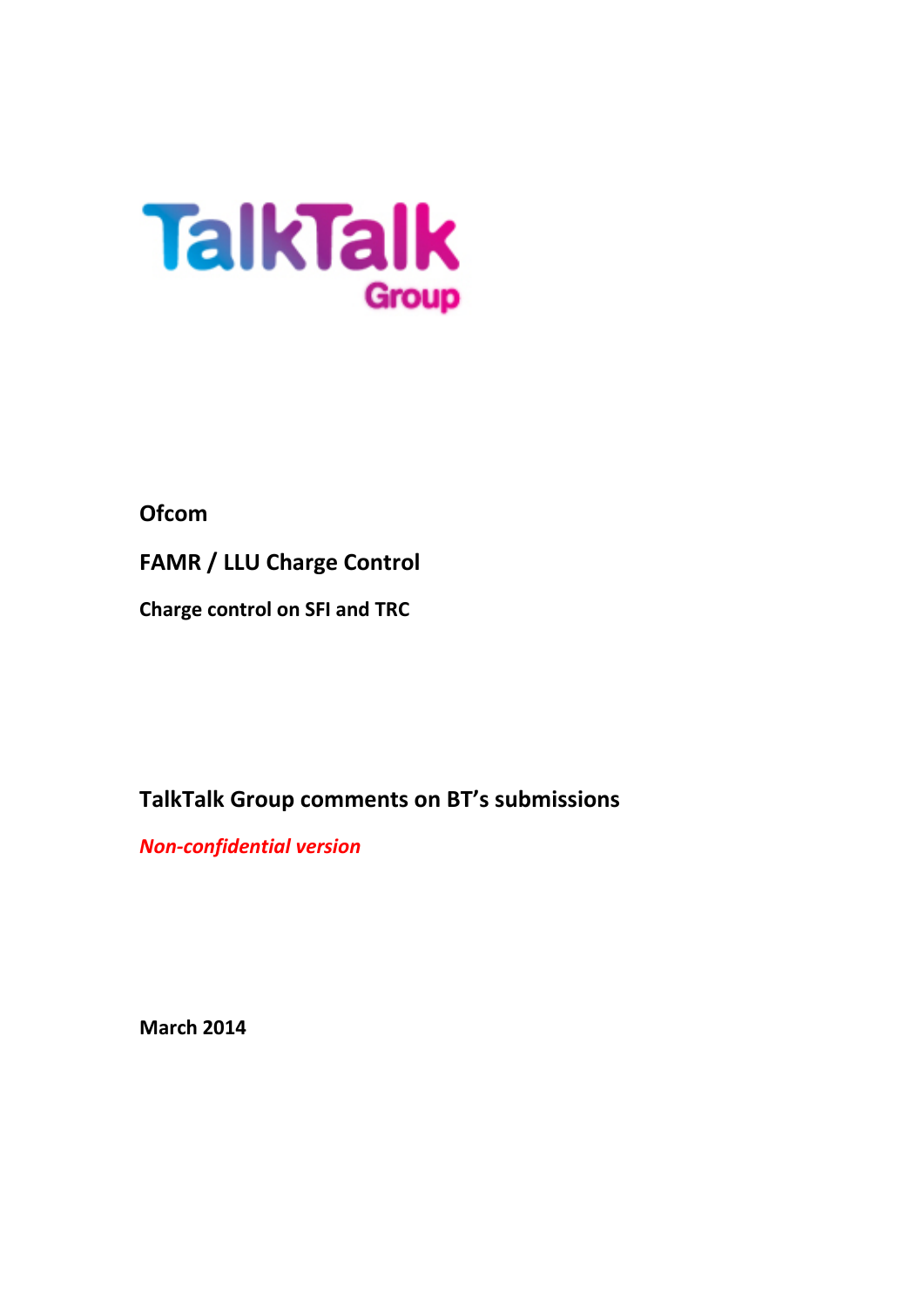# **1 SFI / TRC charge control**

1.1 Ofcom is proposing to impose a charge control on SFI and TRC services in order to prevent BT charging excessive prices as is currently the case. BT make a number of comments that seem intended to frustrate this objective and allow BT to charge prices above the competitive level. We comment on BT's main points below.

### **1.1 Contestability and need for regulation**

- 1.2 BT argues that any service that could feasibly be provided by a third party (for instance, work on in-home customer wiring) is contestable and not 'reasonably necessary' (e.g. §21). BT then goes on to argue that price regulation should not apply to these services and/or a price far higher than FAC should be allowed.
- 1.3 This ignores the straightforward point that even where a CP could carry out the work themselves (since it is on in-home wiring), CPs sometimes have no genuine commercial choice but to use Openreach engineers. This is because CPs cannot be certain whether the fault can be repaired by their own engineers and therefore must use Openreach to avoid a double truck roll (i.e. a visit by CP's own engineer which finds that the fault can only be repaired by Openreach) and the added cost and inconvenience this causes. It is obviously strongly in CPs' interests to avoid using Openreach to repair faults in the home since Openreach engineers are so expensive  $(X)$ . That CPs use Openreach engineers for in-home wiring work is because they have no genuine commercial alternative. Openreach has in its submission failed to address this critical consideration at all.
- 1.4 Openreach make a related point arguing that all SFIs are 'value added' services (§62) – though they do not explain what this means or implies. In any event, whether a service is value added or not is not relevant to whether it is genuinely contestable.
- 1.5 We consider that it would be useful for Ofcom to explain clearly how it is interpreting 'reasonably necessary', not least since in the case of a new product whether price regulation should apply will depend on whether the product is 'reasonably necessary'.

#### **1.2 Impact of regulating prices**

- 1.6 BT argue that regulating prices (at FAC) will have a negative implications on Openreach's innovation, quality of service and CPs incentives to improve their own diagnostics. These are all flawed arguments.
- 1.7 With regard to innovation, Openreach argues that they will have no/insufficient incentive to innovate if prices are regulated at FAC (e.g. §10, §32, §56) and so a price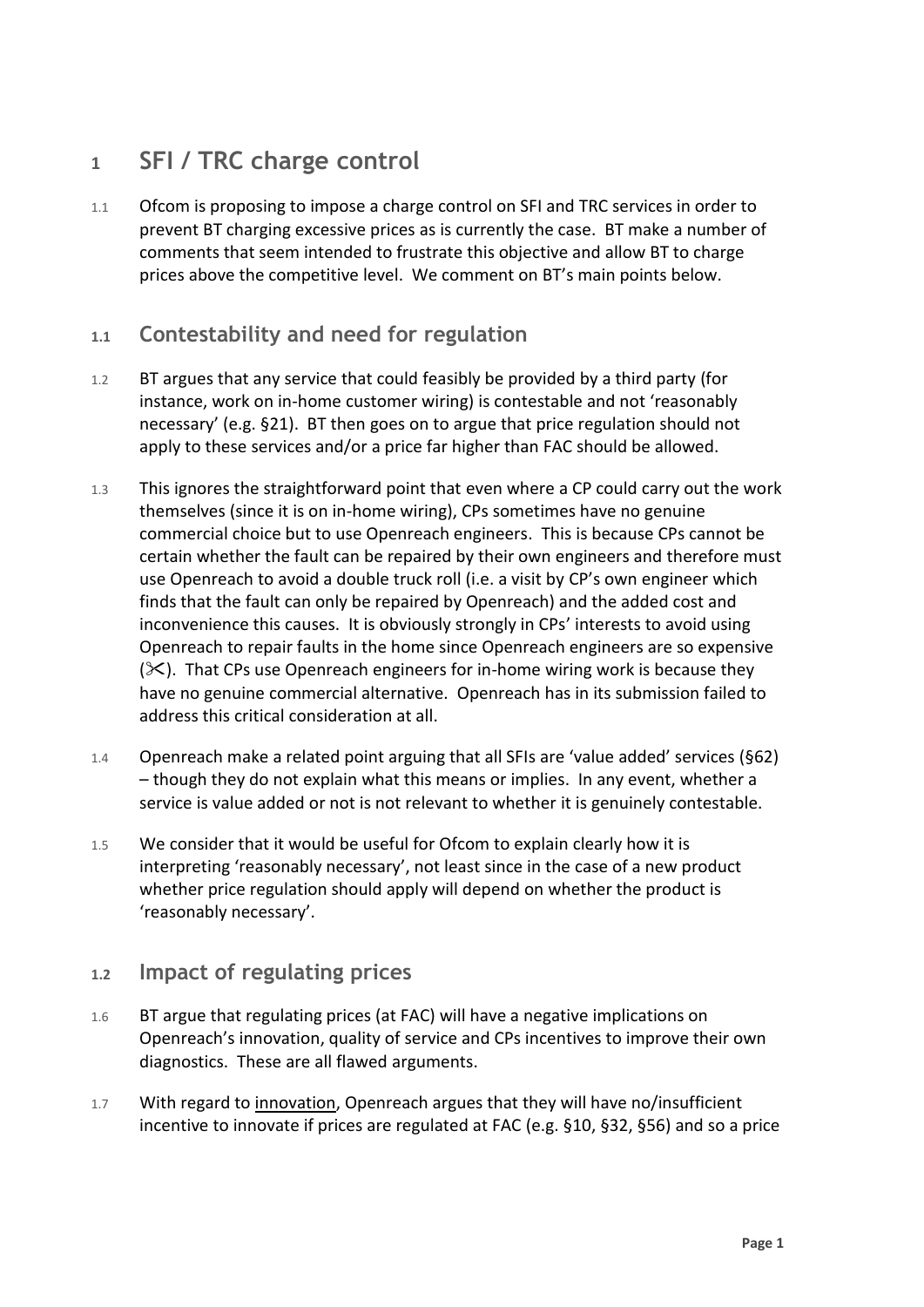above FAC should be applied and/or new services should not be price regulated<sup>1</sup>. Openreach are effectively holding customers to ransom – they are stating that unless they receive supra-normal profits then they will not innovate. Openreach is wrong on many levels:

- Given that incremental costs are less than FAC and invested capital is low the marginal return on capital from investment is probably over 25%<sup>2</sup>. BT's suggestions that it makes 'no margin' or Ofcom's proposals will remove 'all margin' are plainly misplaced.
- Whilst price regulation at FAC might result in *less* innovation /investment than if prices are set at excessive price levels, pricing at FAC will provide *sufficient* incentives for *efficient* innovation / investment. Currently with prices so far above incremental costs there is a risk of inefficient over-investment
- If Openreach needs additional incentive for innovation (since for instance monopolists like Openreach may shirk innovation in order to 'enjoy a quiet life<sup> $3$ </sup>) then the correct response is firm obligations to provide services upon reasonable request. The solution to underinvestment cannot be to permit supra-normal profits
- 1.8 With regard to the pricing of new products it is essential that these products (whether variants, developments, or innovations) are also price regulated provided that they are 'reasonably necessary' in the sense that CPs have little commercial option but to use them. Ofcom should in its statement provide an indication/guidance on how any new products should be priced. Further, if new products are exempt from price regulation BT is likely to game this by modifying the products simply to sidestep regulation.
- 1.9 Openreach argue (§36, §59) that they have made 'significant developments' to the SFI/TRC product set and they list out 7 changes over the last 5+ years (2009 to 2014). On inspection these are trivial and minor changes (with most of them being merely price structure changes). There is very little change in working practices, tools, KCIs, diagnostics, appointing approaches that genuinely improve the service customers receive. We maintain our view that there has been limited innovation (even though prices have been very high).
- 1.10 Regarding quality, Openreach claims that setting prices at FAC will lead to SFI/TRCs being de-prioritised and engineers leaving jobs unfinished (§52, §73). Openreach is effectively saying – "*if you don't allow us to supra-normal profit we will degrade your*

 $\overline{a}$ 

 $1$  Openreach's option 1 proposes a price above FAC and option 2 proposes exempting new services from price regulation

<sup>&</sup>lt;sup>2</sup> Assume for illustrative purposes that the FAC is £100. LRIC/incremental costs (current and capital) are about 90% i.e. £90. If we assume that within the incremental costs the allowed ROCE on incremental investment (at 8.8%) is £5 and the incremental opex / depreciation is £85 (= £90 - £5). If prices are set at FAC (£100) then the actual ROCE (on the incremental investment) will be £15 (£100 - £85) and the so actual ROCE on incremental costs 25% (= 8.8% x £15 / £5)

<sup>3</sup> The noted English economist John Hicks famously said that "*the best of all monopoly profits is a quiet life*". John. R. Hicks, "Annual Survey of Economic Theory: The Theory of Monopoly," 3 Econometrica 1, 8 (1935).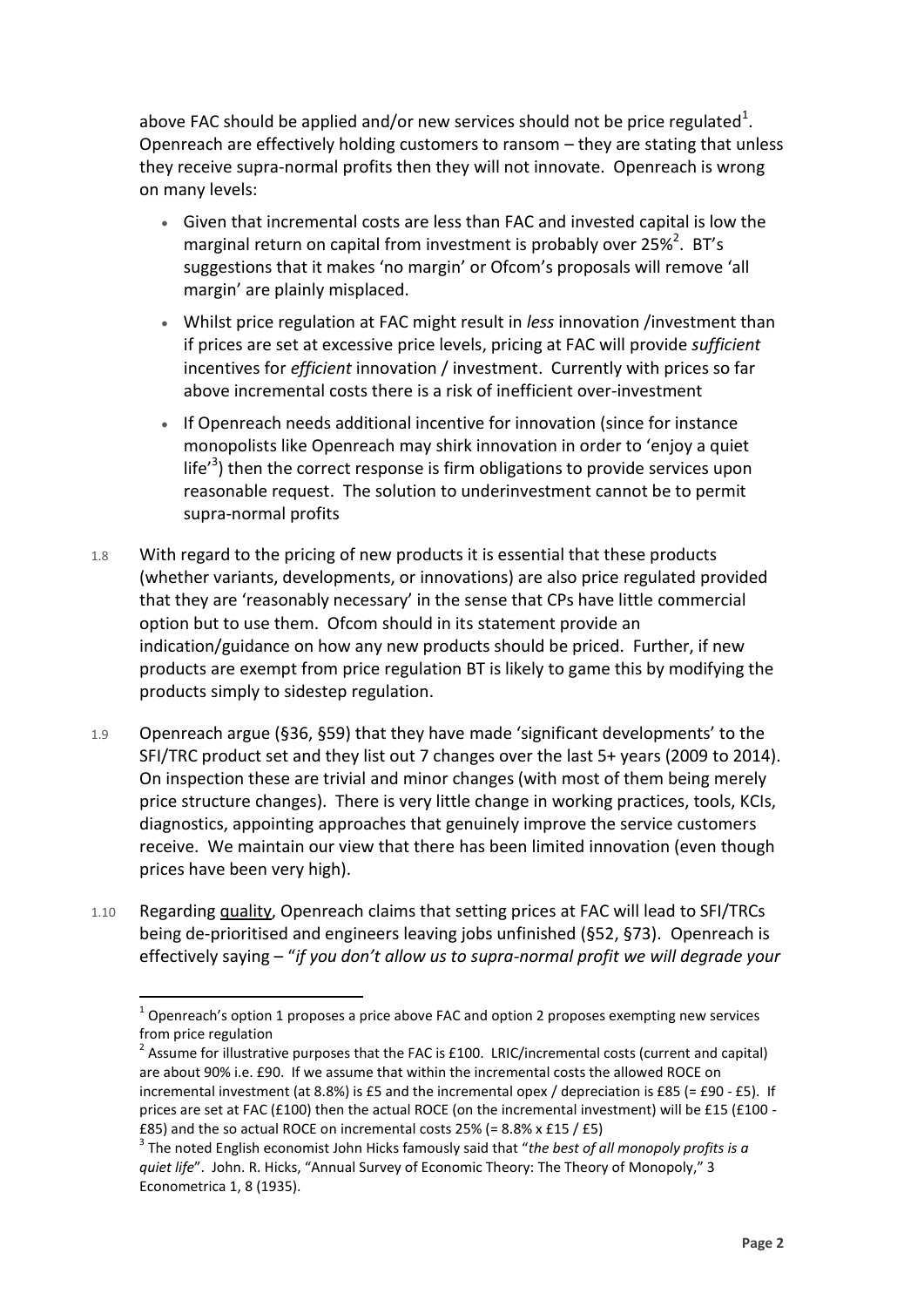*service*". Such an approach would amount to an abuse of a dominant position (and is the attitude of an arrogant monopolist).

- 1.11 In any case, because incremental costs are lower than FAC Openreach will make above WACC returns on providing these services and thus it is in BT's commercial interests to provide these services. If degradation is a genuine risk (as Openreach claim) then the appropriate response is not permitting excessive prices that allow supra-normal profits but SLAs, SLGs and possibly a minimum service level (backed up be enforcement)<sup>4</sup>.
- 1.12 Regarding incentives on CPs to invest in diagnostics, Openreach suggests that if Openreach TRC/SFI products prices are reduced it will reduce the incentive on CPs to invest in diagnostics (§13, §43). It must be recognised that CPs already have a very strong incentive to invest in their own diagnostics in order to avoid the cost and inconvenience of unnecessary engineering visits, particularly those where CPs rely on Openreach whose prices are so high. Reducing the prices of SFI/TRCs will reduce the incentive on CPs to invest but CPs will still have incentives for *efficient* investment. Arguably, when SFI/TRC prices are set so far above cost, CPs will be over-investing (i.e. investing so heavily so as to lead to reductions in allocative efficiency).

## **1.3 Genuinely contestable SFIs and TRCs**

- 1.13 We accept that some SFI and TRC service (such as some 'volume deals') are genuinely contestable (though not as great a proportion as Openreach suggests). We think that the appropriate approach to price regulation to reflect this is to exempt these services from price regulation (i.e. one element of what is proposed in option 2) rather than raising the prices of all SFI/TRCs. There are several reasons for this:
	- It ensures that regulation is targeted where it is needed and not applied where it is not rather than applying an 'average' approach (which will result in too much regulation in some areas and too little elsewhere)
	- It does not require Ofcom to make an arbitrary and difficult to evidence assumption about what the appropriate EBIT margin is for contestable services
- 1.14 For the avoidance of doubt we do not agree with other elements of Openreach's option 2 – for instance, as we explain above new products must be price regulated at FAC.

### **1.4 Cost / price estimates**

 $\overline{a}$ 

1.15 Openreach argue that the overhead uplift should be 67% and not 48% (§85). We have a number of comments on this:

 $<sup>4</sup>$  Such SLAs, SLGs, minimum service levels would have to be set in terms of appointment availability</sup> and, in some case, job completion since there is no single broadband quality standard that needs to be met (like SIN349 for normal repairs)